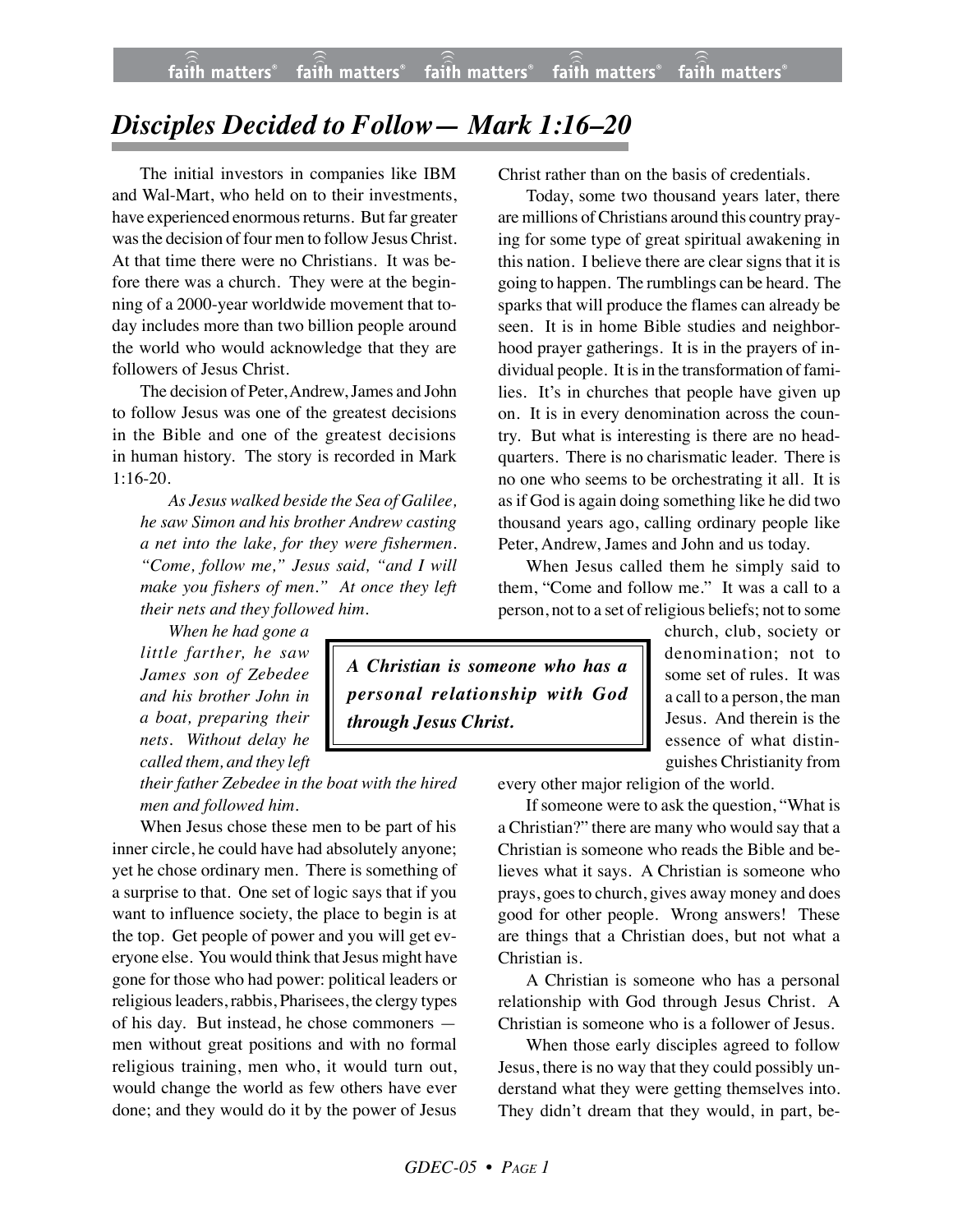come the authors of the Bible. They had no idea that three out of the four of them would die painful deaths as martyrs. They never dreamed that they were in on the ground floor of what unquestionably is the greatest movement in all of human history.

Jesus called them to himself, but he also called them to a task. Get the order straight. For if you cut the sentence in half you will still have the essence of it when Jesus said, "*Come, follow me.*" But he added to that, "*and I will make you fishers of men.*" He had something of a pyramid plan in mind. Jesus would select the first few and they would recruit others who would recruit others and it would expand and expand and expand until eventually, in the dream of Jesus, all of the human race would be reached. It was a brilliant plan from the very start, and he wanted to be sure that they understood the task that he would involve them in. The call was to a person. But the commitment to the person is expressed in the tasks that we do.

If you say that you are in love with someone and there are no actions to show your love, the words are meaningless. The demonstration of love is through our actions. To be a follower of Jesus Christ is not just mental assent. It's not just saying, "I'm a Christian." It is the recognition that the public proof of our commitment to Jesus is in the behavior that acts out the commitment that we have made.

It seems as though these four men — Simon (later nicknamed Peter), Andrew, James and John — made their decision to follow Jesus rather quickly. But it was probably not the first time that they had seen or heard Jesus. They were probably familiar with his advance man, John the Baptist. And I suspect that they may have been on the periphery of the early small crowds that came to hear Jesus teach. When the word began to spread that here was a man who spoke like no other man has ever spoken, Simon, Andrew, James and John might have seen his character and felt drawn to him.

When Jesus spoke directly and personally to them, they did not hesitate. They realized that he was sent by God. I understand that. Every week in churches everywhere, there are thousands who gather together around the person of Jesus Christ. There are men and women who seek to be on the periphery of the crowd to check it out, to just listen and size things up. Some come for weeks, some for months and some actually for years, and then an astoundingly personal thing happens. There comes one time when it is as if Jesus Christ speaks directly, calling a person by name. They decide to step out of the crowd and decide to say "yes" to Jesus and become his follower.

One of the things I find most fascinating about these first four disciples is the way they just decided to go with Jesus and walked away from their careers and families. I struggle with understanding how they were able to do that. They were fishermen at a time when fishing was a major food industry.

Josephus is a great historian of the first century in Palestine. Josephus wrote that the typical person in those days ate meat at most once per week, but fish was a regular part of their diet. The Sea of Galilee (really only a large, but deep, lake) was a significant source of that fish. Josephus said there were 330 fishing boats harvesting the Sea of Galilee around Jesus' time. They actually exported their fish all the way to Rome and to the palace of Caesar.

These fishermen had good jobs in a flourishing industry. They owned nets and boats. Two of them were in business with their father, so it was not only a prosperous business but it was a longterm family business. But when they heard Jesus say, "Come with me," they walked. They left their boats, their jobs, their income; it was a stunning sacrifice. All I can say is that they must have been overwhelmingly impressed with this Jesus in order to give up everything to follow him.

It was then that they decided to do exactly what Jesus had called them to — to follow him as a person. They knew something that a lot of us intuitively know. If you marry the right person, if you have the right boss, if you have the right mentor or the right teacher in your life, somehow all the other circumstances of life either fall in place or they simply don't matter. But if the wrong person be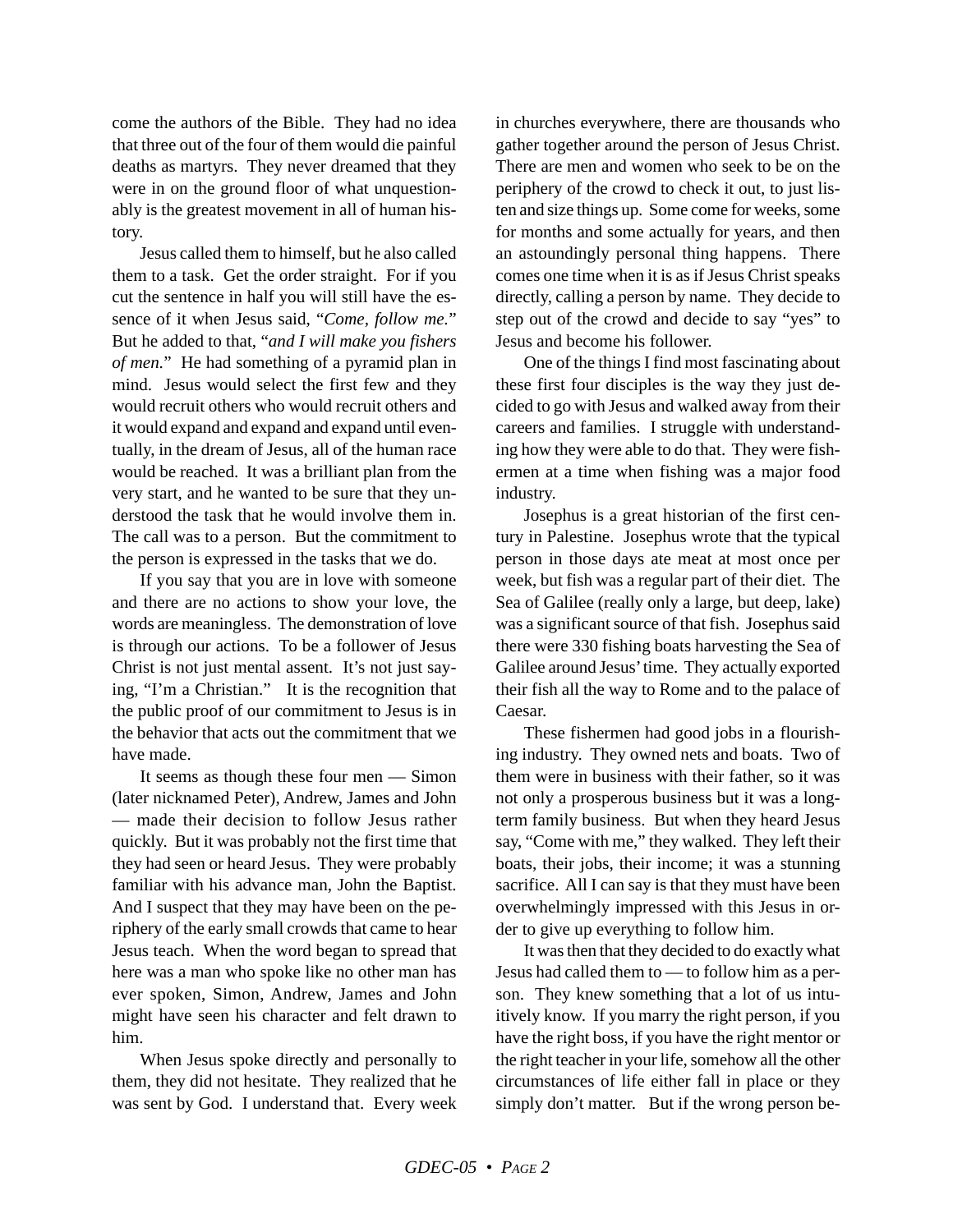comes very important in your life, everything else can turn out to be a mess.

Years ago we had a family physician who was wonderful. He not only was a fine physician but he became a good personal friend. It was in those years with births and young children in our family, and he was there with us in the delivery room and often in the emergency room as well. It's always embarrassing to go to the emergency room with your children so often that everyone knows you by name!

It was somewhat traumatic for us when Dr. Stacey decided to leave his family practice to enter a residency in anesthesiology at the University of Colorado Medical School in Denver. About half way through the residency his mentor, the head of the program, took a different job in Canada. Dr. Stacey rented out his home and took his entire family and moved to another country in order to finish out his residency under his mentor. I remember asking him why he would do something like that. It seemed crazy to me. I said, "Why not stick with the program and finish out your residency and not disrupt your life?" His answer was simple and direct. He told me that he had chosen to follow the man, not the program.

That's what Simon and Andrew and James and John decided to do. If they could have Jesus, they would make everything else in life fit with him. They did not decide to follow a program; they did speculate because their answer was a resounding "yes!" And it is from their great decision that we get some principles that help us in our great spiritual decisions of life.

The first principle is in some ways the most important Christian principle of all, and that is to answer Jesus' call to discipleship. Obviously, Mark 1:16–20 is intended to be more than an historical record. It is more than an account of Jesus and four fishermen. It is intended for us to read it personally as our call to follow Jesus.

To be a follower of Jesus Christ requires a deliberate and drastic decision to commit my life to him. It is a radical choice because it is an agreement in advance to follow him wherever he leads, to give him whatever he asks and to do whatever he says. It is like signing a contract where the terms have not yet been spelled out or signing a blank check. It means being willing to quit your job, leave your business and make Jesus more important than family, friends or anyone else.

The second principle is that going ahead requires leaving behind. This principle is particularly relevant to deciding to follow Jesus.

I once had a conversation with a movie producer that often reminds me of this principle. He told me about making a film that included a performance by a trapeze artist at a circus. During the many days of filming he got to know these athletes and one day, during a break, one of them of-

not decide to follow a church; they did not decide to follow a doctrine; they decided to follow a person.

Sometimes I wonder what would have hap-

pened if these four fishermen had decided to say no. What would have become of them? Would they have been lost in obscurity and mediocrity? Would the Gospel of Jesus Christ never have spread? Or would Jesus have given up on them and said, "If you're not interested then I'm going to move down the shoreline and find somebody else who is."

I suppose you could say there's no need to

*To be a follower of Jesus Christ requires a deliberate and drastic decision to commit my life to him.*

fered him a chance to try the trapeze. Unlike me (I got a little queasy just watching the movie!), he actually climbed up the ladder, grabbed the

trapeze and swung back and forth. His friend the trapeze artist tried to convince him to swing from the first trapeze to the second. You've heard the expression "easier said than done?" Well, he swung back and forth but he never could let go of the first. He never did it.

I can understand that because I find that it is far easier to add new things to my life than it is to let go of old things in my life. It's hard to let go of